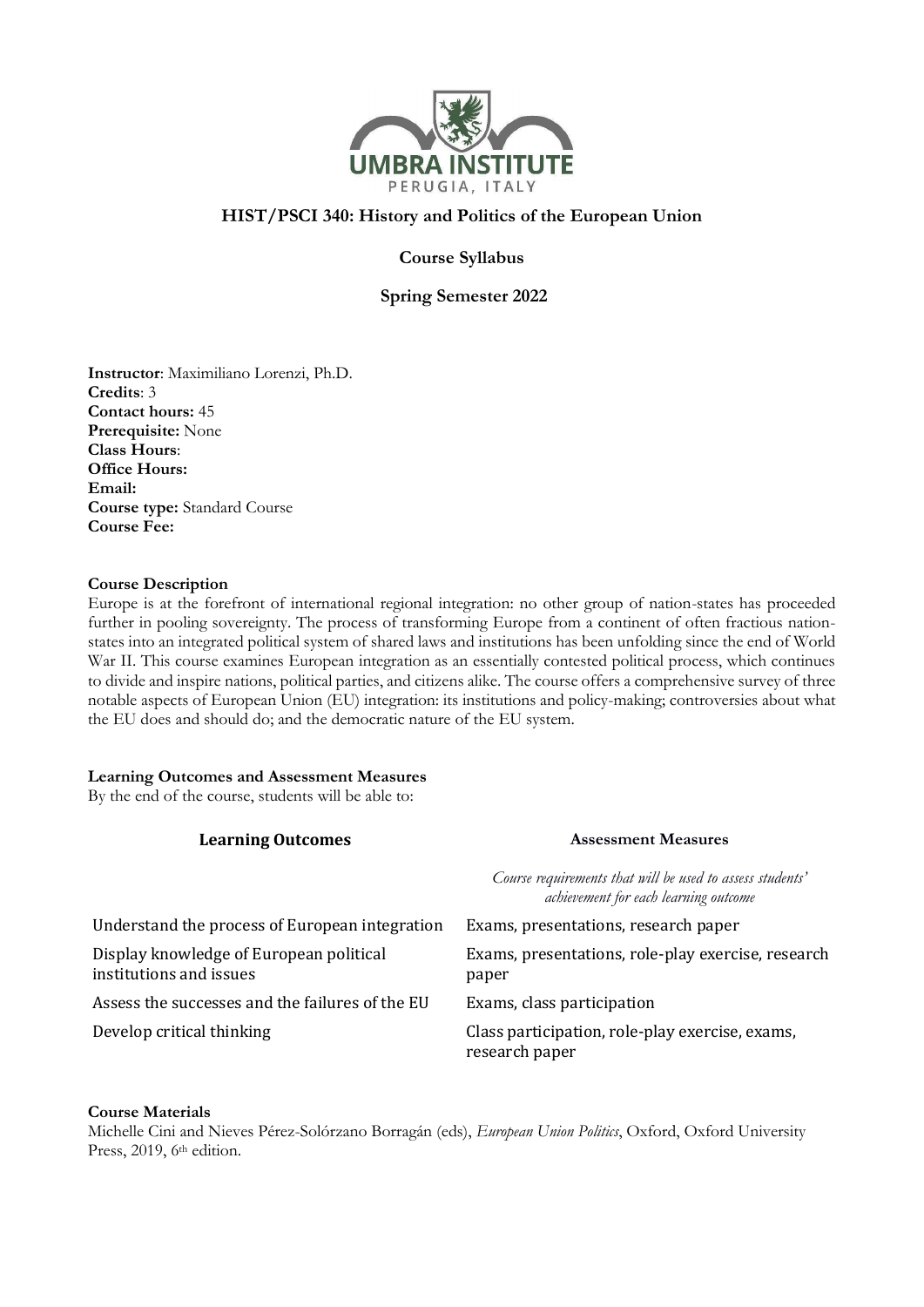| Assessment         |     |
|--------------------|-----|
| Participation      | 10% |
| Presentation 1     | 10% |
| Presentation 2     | 10% |
| Role-Play Exercise | 10% |
| Research Paper     | 20% |
| Mid-Term Exam      | 20% |
| Final Exam         | 20% |

### **Grading**

Letter grades for student work are based on the following percentage scale:

| Letter Grade<br>Range | <b>Numerical Score</b><br>Equivalent              | <b>Student Performance</b> |
|-----------------------|---------------------------------------------------|----------------------------|
| A<br>$A-$             | $93\% - 100\%$<br>$90\% - 92\%$                   | Exceptional<br>Excellent   |
| $B+$<br>B<br>$B-$     | $87\% - 89\%$<br>$83\% - 86\%$<br>$80\% - 82\%$   | Superior                   |
| $C+$<br>C<br>$C-$     | $77\%$ - $79\%$<br>$73\% - 76\%$<br>$70\% - 72\%$ | Satisfactory               |
| $D+$<br>D<br>D-       | $67\% - 69\%$<br>$63\% - 66\%$<br>$60\% - 62\%$   | Low Pass                   |
| F                     | $59\%$ or less                                    | Fail (no credit)           |

### **Course requirements**

Grades are based on participation, two presentations, role-play exercise, research paper, mid-term, and final exams.

### *Participation (10%)*

Students are asked to cover the reading material listed before every lesson. Displaying a lack of preparedness in the in-class discussions negatively affects the participation grade. The grade will be calculated to reflect your participation in class discussions, your capacity to introduce ideas and thoughts dealing with the texts, and your ability to express your analysis in constructive argumentation. The active, meaningful and informed verbal contribution that you make is the most important aspect of your overall participation grade.

### *Presentation 1 (10%)*

The presentation aims to understand the symbolic meaning of the Union, its identity and the creation of a community in Europe. Topics include but are not limited to Euro notes and coins, flag, anthem, Erasmus program, buildings of the EU institutions, House of European History. Students are to check with the instructor via email a few days before their assigned presentation date if the topic they have in mind is fitting, and whether or not someone else is already presenting the same.

The presentation should be 8-10 minutes in length. The grade assesses the saliency of the chosen material, the organization, clarity, and timeliness of the presentation, the thoroughness of the research, and the ability to answer questions.

*Presentation 2 (10%)*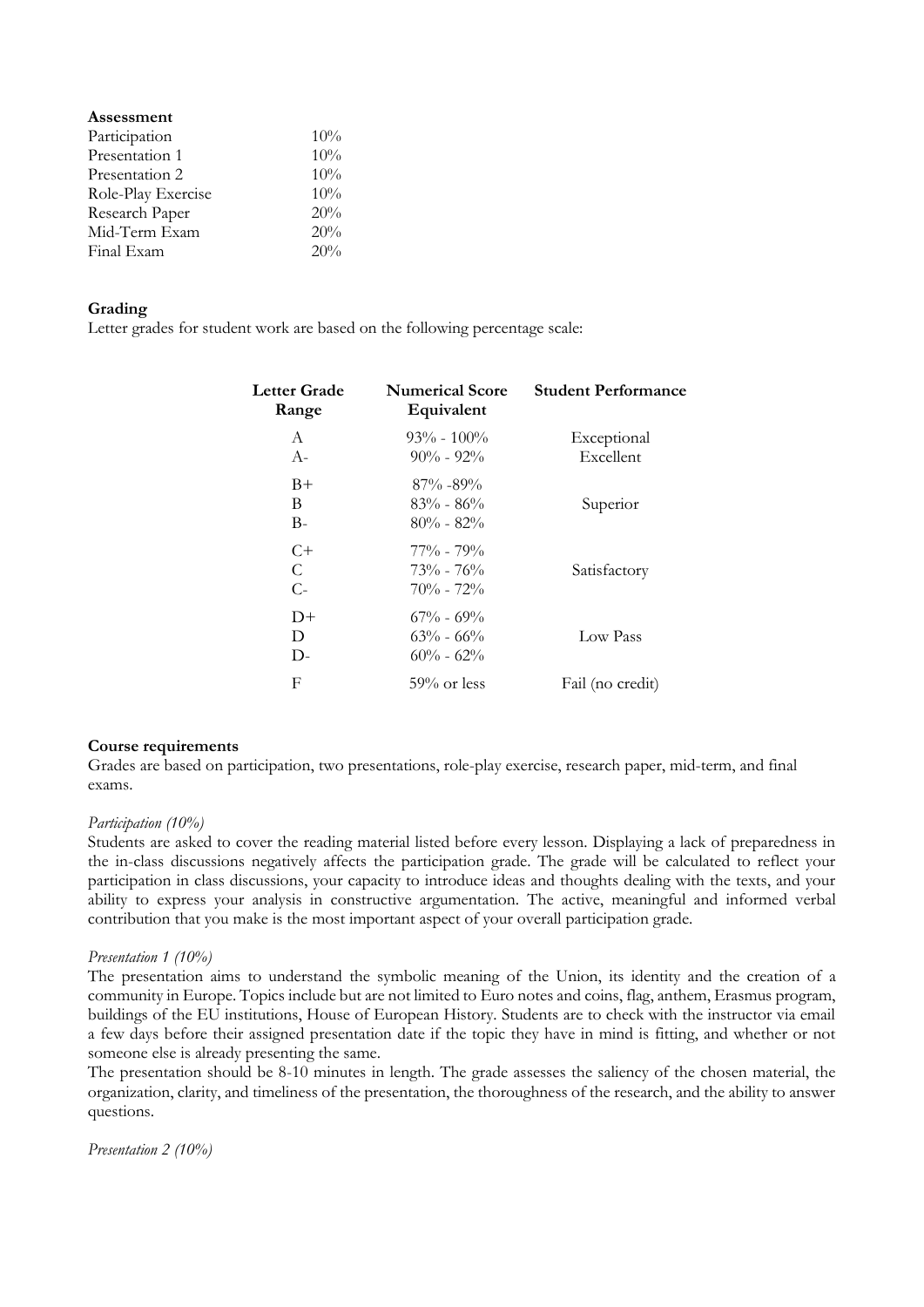Every student will individually present one piece of news. Students should be able to relate it to the course, and students should make it clear during their presentation how exactly it is related to the EU, if it is not obvious. Students are to check with the instructor via email a few days before their assigned presentation date if the news they have in mind is fitting, and whether or not someone else is already presenting the same.

The presentation should be 8-10 minutes in length. The grade assesses the saliency of the chosen material, the organization, clarity, and timeliness of the presentation, the thoroughness of the research, and the ability to answer questions.

## *Role-Play Exercise (10%)*

Students act out a meeting of the Council of the European Union. The aim of the meeting is to reach a decision on a specific legislative proposal. Students play the part of ministers from EU member states. Further information on the exercise will be given in class.

The grade assesses the knowledge of the material, the active participation to the exercise and the grade of collaboration within the team. **Date: April 6**

## *Research Paper (20%)*

The paper is a personal research work (about 2,000 words) carried out by the student on one of the topics studied in class during the semester. **The paper outline should be submitted by email by March 14.** This will include three elements: (1) the suggested title; (2) a provisional bibliography of at least three 'scholarly' works; and (3) a single paragraph statement of the goals of the student's paper. It will be evaluated according to the following criteria: organization, argumentation, support, and content knowledge. **Deadline for submission: April 13.**

### *Mid-Term Exam (20%)*

An exam covering all topics presented in the first half of the course. It will be closed-book and closed-notes and will consist of essay questions. A review guide will be distributed to students a week before the exam. **The time and date of the exam cannot be changed for any reason.**

### *Final Exam (20%)*

The final exam will cover all material from the course. It will be closed-book and closed-notes and will consist of essay questions. A review guide will be distributed to students a week before the exam. **The time and date of the exam cannot be changed for any reason.** 

## *Special Activities During Class Time (To be confirmed according to the regulation on Covid)*

**Visit to Regione Umbria**, the regional government. Students will meet a regional government representative and learn more about the application of EU policy at the local level. Students will have the opportunity to ask questions and understand the impact of the EU on businesses and citizens. Date will be announced at the beginning of the term.

### **Attendance Policy**

Absences for Covid-related circumstances: in order to keep the entire Umbra community healthy and to comply with local laws, you may not enter the Umbra premises if you have a temperature of 37.5 °C (99.5 °F) or higher. For all students who display any relevant symptoms, the procedure will be the following:

- avoid going to class;
- immediately notify the Student Services staff;
- be prepared to get tested for COVID at a local pharmacy within the day.

The following additional conditions apply:

- Students may attend classes remotely and without academic penalty via Zoom or Skype but only if they are waiting for the test to be scheduled or performed.
- Students with a positive test result (or who have been in close contact with someone who tested positive) must follow all applicable quarantine or isolation requirements and may attend classes remotely, without academic penalty.
- Students with a negative test result are allowed to attend class in person.

It is Institute policy that students with symptoms be tested. Any student refusing testing will not be admitted to the Institute under any circumstances and any absences will not be considered eligible for an extra absence for any classes missed. In other words, refusing a test and staying in one's apartment is considered an unexcused absence.

Class attendance (in person or through live connection) is mandatory. Students are allowed two "free"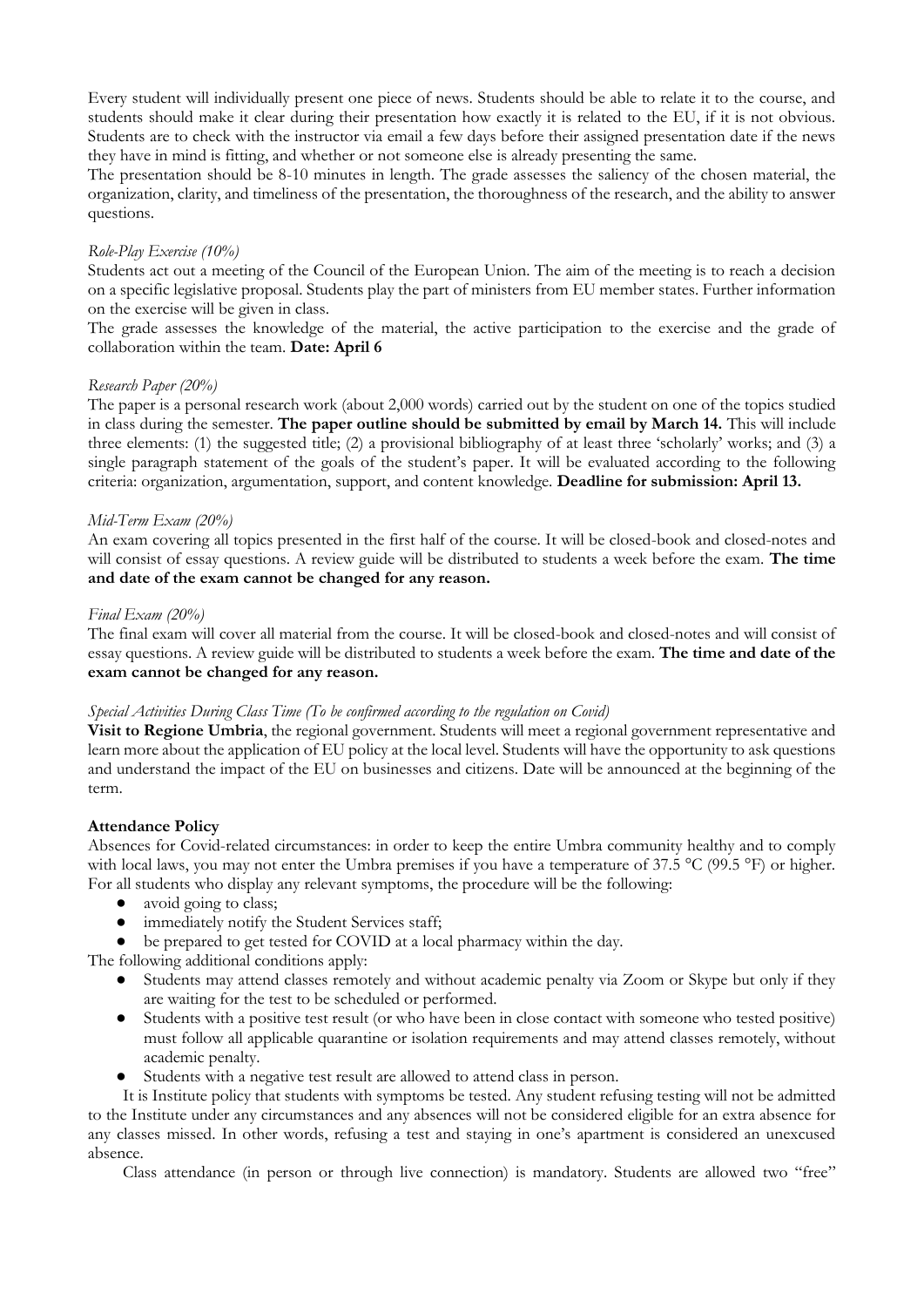absences, which do not need to be justified. However, it is considered common courtesy to inform the instructor of your absence when possible. It is the students' responsibility to keep them in case of real necessity (sickness or any other unforeseen inconvenience that may prevent students from being in class).

Additional absences relating to illness may be approved by the Academic Director but only if a medical certification is provided.

Each additional absence, unless for a very serious reason, will lower the students' grade by one grade level (i.e., a final grade of a B+ would be lowered to a B). If students miss class, they are responsible for obtaining class notes from other students and/or for meeting the professor during office hours. It is also the policy of the Institute that any student who has eight or more absences automatically fails the class.

Except in the case of medical emergencies, absences are not accepted when tests are scheduled; tests cannot be made up. Furthermore, scheduled times and dates indicated for exams, quizzes, oral presentations, and any other graded assignments cannot be changed for any reason. Even if more sections of the same class are activated, students may only take exams during the scheduled times and dates for the section they are enrolled in.

### **Academic Integrity**

All forms of cheating (i.e., copying during exam either from a fellow student or making unauthorized use of notes) and plagiarism (i.e., presenting the ideas or words of another person for academic evaluation without acknowledging the source) will be handled according to the Institute Academic Policy, which can be found in the Umbra Institute Academic Policies and Conduct Guidelines.

#### **Classroom Policy**

Students are expected to follow the policy of the Institute and demonstrate the appropriate respect for the historical premises that the school occupies. Please note that cell phones must be turned off before the beginning of each class. Computers and other electronic devices cannot be used during class lectures and discussions.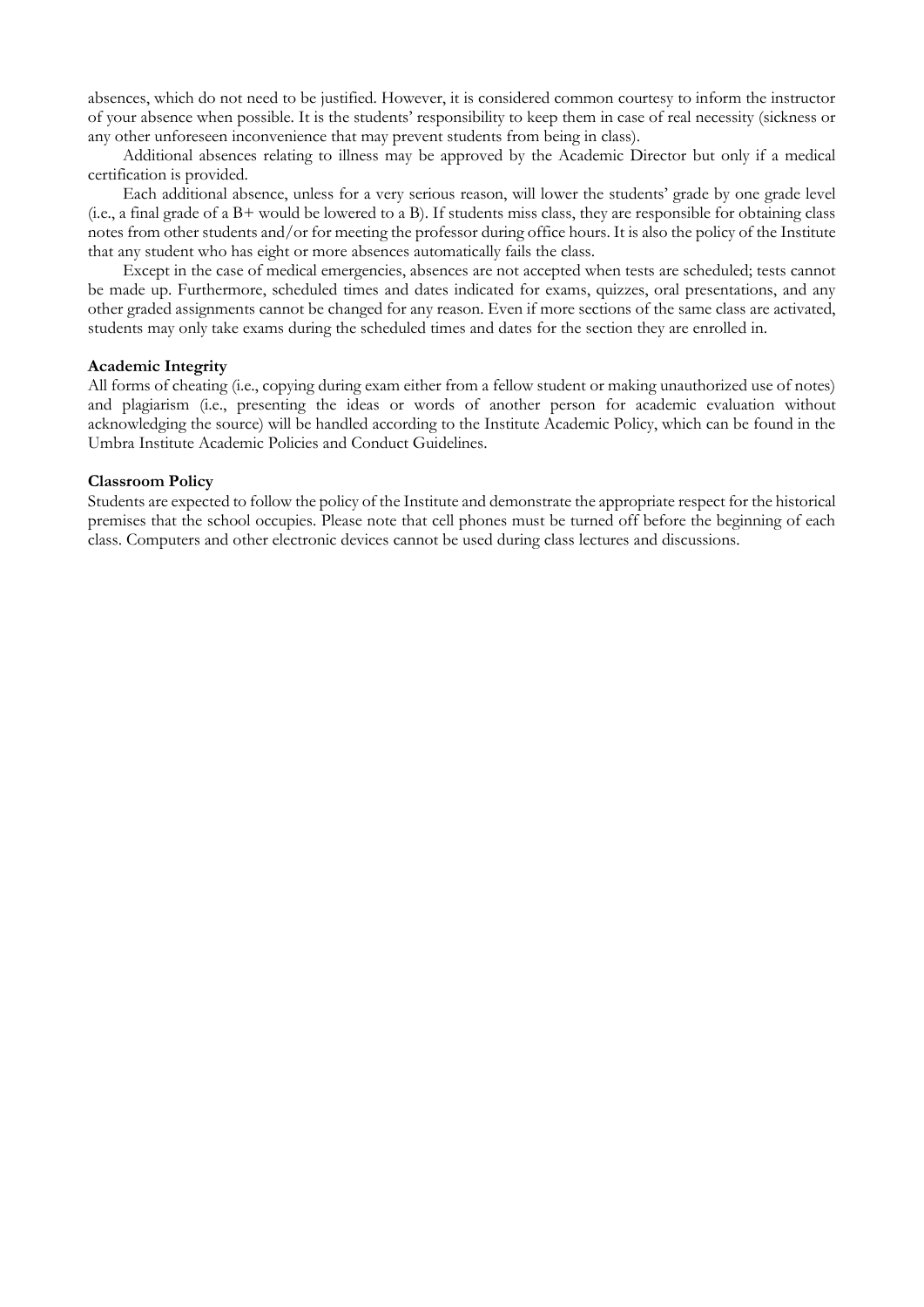# **Schedule of Topics, Readings and Assignments**

# **WEEK 1**

| Mon.<br>Feb 7   | Introduction to the course. The distinction between internal and international law.                                                                                                                                                            |
|-----------------|------------------------------------------------------------------------------------------------------------------------------------------------------------------------------------------------------------------------------------------------|
| Wed.<br>Feb. 9  | States, international organizations, and regional integration.<br>Readings<br>Textbook, Michelle Cini and Nieves Pérez-Solórzano Borragán, (eds), European Union Politics,<br>Oxford, Oxford University Press, 2019, Chapter 1 "Introduction". |
|                 | WEEK <sub>2</sub>                                                                                                                                                                                                                              |
| Mon.<br>Feb 14  | European integration as a post-war phenomenon. The European Coal and Steel Community.                                                                                                                                                          |
|                 | Readings<br>Textbook, Chapter 2, David Phinnemore, "The European Union: Establishment and<br>Development".                                                                                                                                     |
| Wed<br>Feb, 16  | European Integration as a post-war phenomenon. The creation of the Common Market.                                                                                                                                                              |
|                 | Readings<br>Textbook, Chapter 4, Carsten S. Jensen, "Neo-Functionalism".                                                                                                                                                                       |
|                 | WEEK <sub>3</sub>                                                                                                                                                                                                                              |
| Mon.<br>Feb. 21 | How the EU works: institutions and decision-making. The role of the supranational institutions. The<br>Commission.                                                                                                                             |
|                 | Readings<br>Textbook, Chapter 10, Morten Egeberg, "The European Commission".                                                                                                                                                                   |
| Wed.<br>Feb. 23 | How the EU works: institutions and decision-making. The role of the supranational institutions. The<br>Parliament.                                                                                                                             |
|                 | Readings<br>Textbook, Chapter 12, Charlotte Burns, "The European Parliament".                                                                                                                                                                  |
|                 | WEEK4                                                                                                                                                                                                                                          |
| Mon.<br>Feb. 28 | How the EU works: institutions and decision-making. The institutions where the interests of the member states are<br>represented. The Council of Ministers and the European Council.                                                           |
|                 | Readings<br>Textbook, Chapter 11, Jeffrey Lewis, "The European Council and the Council of the European<br>Union".                                                                                                                              |
| Wed.<br>Mar. 2  | The European Union: how it works and what it does. The legislative process.                                                                                                                                                                    |
|                 | Readings                                                                                                                                                                                                                                       |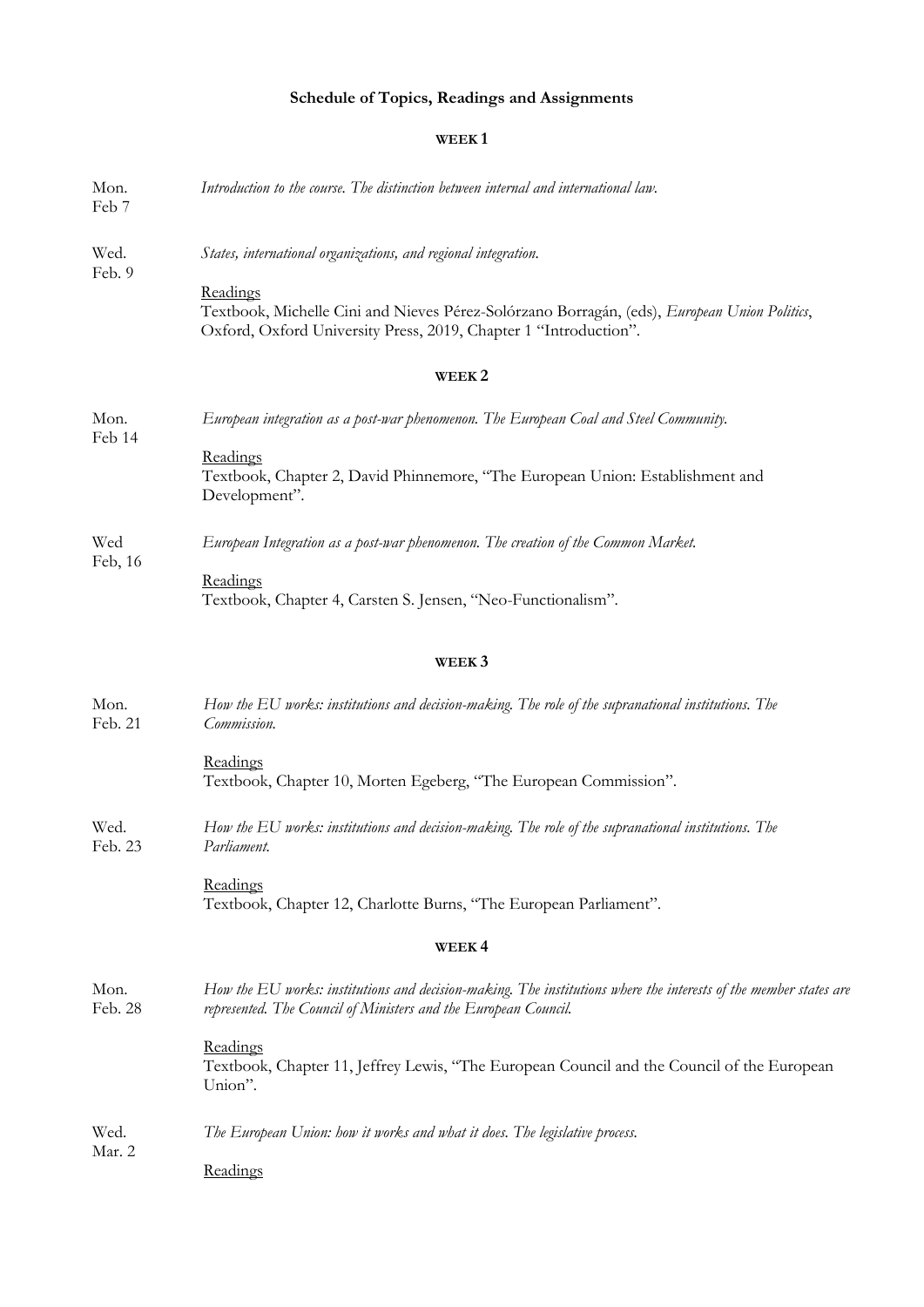Textbook, Chapter 13, Ilias Kapsis, "The Courts of Justice of the European Union" and Chapter 16, Edward Best, "Policy-Making in the European Union".

## **WEEK 5**

Mon. *The EU as a regulatory state. The common market and the competition policy.* 

#### **Mid-term exam review.**

Readings Textbook, Chapter 20, Michelle Egan, "The Single Market".

#### Wed. **MID-TERM EXAM**

Mar. 9

Mar. 14

Mar. 16

Mar. 28

Mar. 7

#### **WEEK 6**

- Mon. *The budget: revenues and expenditures. The small budget of the EU.*
	- Readings Textbook, Chapter 5, Michelle Cini, "Intergovernmentalism".

#### **Assessment: submission of research paper outline.**

- Wed. *The system of interest representation and lobbying in the EU*
	- **Readings** Textbook, Chapter 14, Rainer Eising, "Interest Groups and the European Union".

### **SEMESTER BREAK**

### **WEEK 7**

- Mon. *Monetary policy: the adoption of the Euro. What for?* 
	- **Readings** Textbook, Chapter 23, Amy Verdun, "Economic and Monetary Union".

Wed. Mar. 30 *Populism in Europe*

> **Readings** TBA

### **WEEK 8**

| Mon.<br>Apr 4 | $EU$ enlargement from six to 28 members. A pillar of the process of integration.                    |
|---------------|-----------------------------------------------------------------------------------------------------|
|               | Readings<br>Textbook, Chapter 18, Ana E. Juncos and Nieves Pérez-Solórzano Borragán, "Enlargement". |
| Wed.          | Brexit and the debate over further enlargement: what is at stake?                                   |